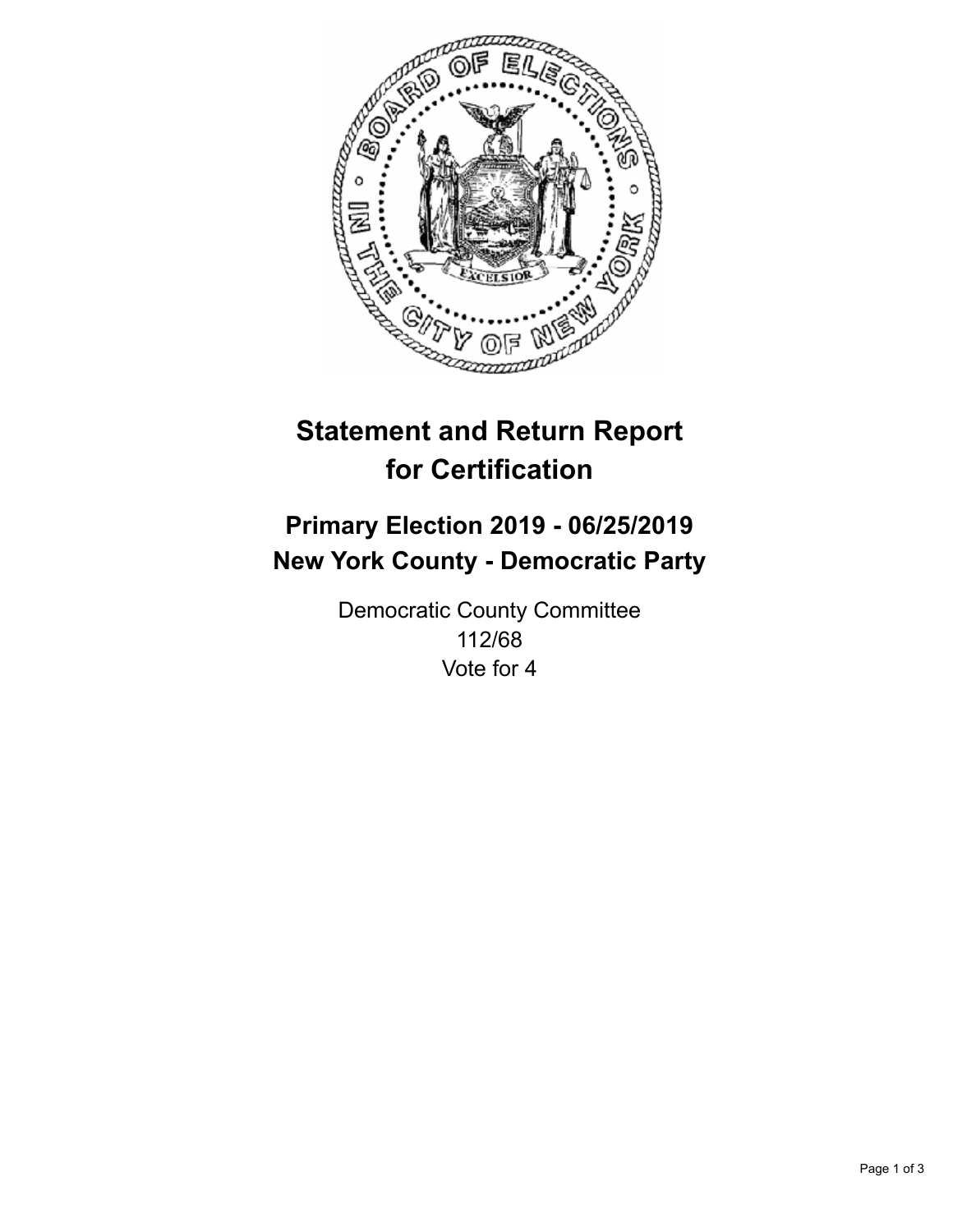

## **Assembly District 68**

| <b>PUBLIC COUNTER</b>                                    | 12       |
|----------------------------------------------------------|----------|
| <b>MANUALLY COUNTED EMERGENCY</b>                        | 0        |
| ABSENTEE / MILITARY                                      | $\Omega$ |
| <b>AFFIDAVIT</b>                                         | 0        |
| <b>Total Ballots</b>                                     | 12       |
| Less - Inapplicable Federal/Special Presidential Ballots | $\Omega$ |
| <b>Total Applicable Ballots</b>                          | 12       |
| <b>MALIK MCCULLOUGH</b>                                  | 5        |
| <b>MARVIN MCCULLOUGH</b>                                 | 4        |
| ROBERT MCCULLOUGH                                        | 4        |
| <b>DAVID SURITA</b>                                      | 8        |
| <b>ANTHONY REED</b>                                      | 8        |
| <b>GRACE MCCULLOUGH</b>                                  | 7        |
| <b>WESLEY QUAILEY</b>                                    | 5        |
| ALAN ESKENAZI (WRITE-IN)                                 | 1        |
| <b>Total Votes</b>                                       | 42       |
| Unrecorded                                               | 6        |